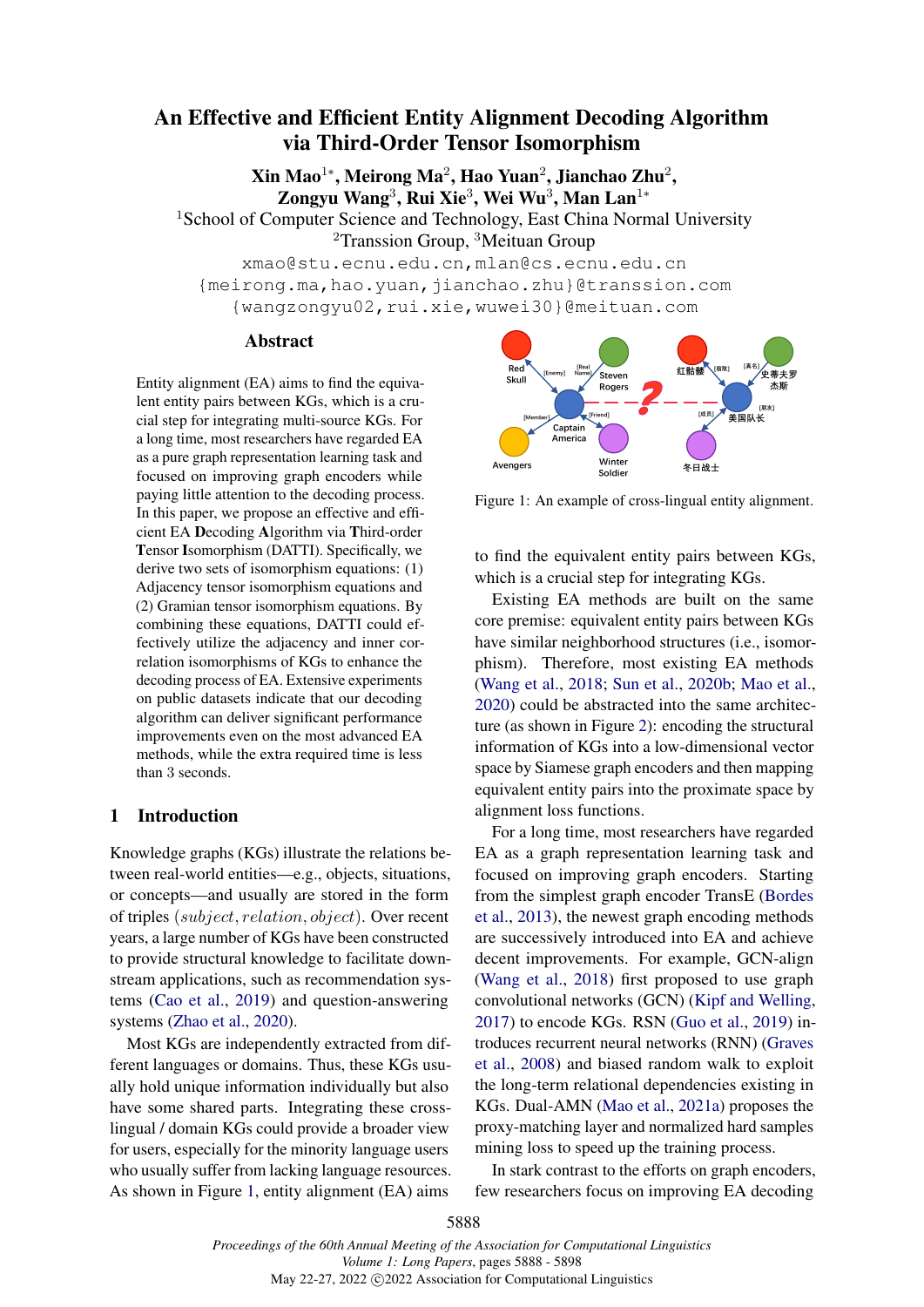algorithms [\(Sun et al.,](#page-9-2) [2020c\)](#page-9-2), which have been proved to significantly improve performance and reliability in other fields, such as dependency parsing [\(Zmigrod et al.,](#page-10-1) [2020\)](#page-10-1) and machine translation [\(He](#page-8-7) [et al.,](#page-8-7) [2021\)](#page-8-7). Earlier EA studies [\(Wang et al.,](#page-9-0) [2018;](#page-9-0) [Sun et al.,](#page-9-3) [2017\)](#page-9-3) simply calculate the similarities of each pair of entities and select the closest one as the alignment result. This naive strategy results in one entity may be aligned to multiple entities simultaneously, which violates the one-to-one constraint of EA<sup>[1](#page-1-1)</sup>. Thus, some recent studies [\(Xu et al.,](#page-9-4) [2020;](#page-9-4) [Zhu et al.,](#page-10-2) [2021\)](#page-10-2) propose the global alignment strategy, i.e., regarding the decoding process as a oneto-one assignment problem that could be solved by the Hungarian algorithm [\(Kuhn,](#page-8-8) [1955\)](#page-8-8). Overall, these studies just use existing decoding algorithms without further exploration of KGs' characteristics. Similar to graph encoders, we argue that a good EA decoding algorithm should also be capable of exploiting the structural information of KGs.

In this paper, we propose an effective and efficient EA Decoding Algorithm via Third-order Tensor Isomorphism (DATTI). Different from recent studies [\(Fey et al.,](#page-8-9) [2020;](#page-8-9) [Mao et al.,](#page-8-10) [2021b\)](#page-8-10) that regard EA as a matrix (second-order tensor) isomorphism problem, we express the isomorphism of KGs in the form of third-order tensors, which could completely describe the structural information of KGs. Specifically, we derive two sets of tensor isomorphism equations: (1) Adjacency tensor isomorphism equations and (2) Gramian tensor isomorphism equations. By combining these equations, DATTI could effectively utilize the adjacency and inner correlation isomorphisms of KGs to enhance the decoding process of EA, thus significantly improving the performance. Besides, the introduction of third-order tensors will inevitably lead to a quadratic increase in space-time complexity. Therefore, we adopt the randomized truncated singular value decomposition algorithm (RTSVD) [\(Sarlós,](#page-9-5) [2006\)](#page-9-5) and Sinkhorn operator [\(Sinkhorn,](#page-9-6) [1964\)](#page-9-6) to improve efficiency.

To comprehensively evaluate our proposed method, we apply DATTI to three advanced EA methods with different kinds of graph encoders. Experimental results on two widely used public datasets show that DATTI can deliver significant performance improvements (3.9% on *Hits@1* and 3.2% on *MRR*) even on the most advanced EA

<span id="page-1-0"></span>

Figure 2: The architecture of existing EA methods.

methods. Furthermore, our decoding algorithm is highly efficient. The decoding time is less than 3 seconds, which is almost negligible compared to the time consumption of the training process. The main contributions are summarized as follows:

- We propose an effective and efficient EA Decoding Algorithm via Third-order Tensor Isomorphism (DATTI), which consists of two sets of tensor isomorphism equations: (1) Adjacency tensor isomorphism equations and (2) Gramian tensor isomorphism equations.
- Extensive experiments on public datasets indicate that our decoding algorithm can deliver significant performance improvements even applied to the SOTA method, while the extra required time is less than 3 seconds.

## 2 Task Definition

A KG could be defined as  $G = (E, R, T)$ , where  $E, R$ , and  $T$  represent the entity set, relation set, and triple set, respectively. Given a source graph  $G_s = (E_s, R_s, T_s)$  and a target graph  $G_t =$  $(E_t, R_t, T_t)$ , the goal of EA is to explore the oneto-one entity correspondences  $P_e$  between KGs.

## 3 Related Work

## <span id="page-1-2"></span>3.1 Encoders and Enhancement

The core premise of EA methods is that equivalent entity pairs between KGs have similar neighborhood structures. As shown in Figure [2,](#page-1-0) most of them could be summarized into two steps: (1) Using KG embedding methods (e.g., TransE, GCN, and GAT [\(Velickovic et al.,](#page-9-7) [2018\)](#page-9-7)) to encode entities and relations into low-dimensional embeddings. (2) Mapping these embeddings into a unified vector space through pre-aligned entity pairs and alignment loss functions. To organize existing EA methods clearly, we categorize them based on the encoders and enhancement strategies in Table [1.](#page-2-0)

<span id="page-1-1"></span> $1$ Most KGs usually have removed the duplicated entities within the same KG.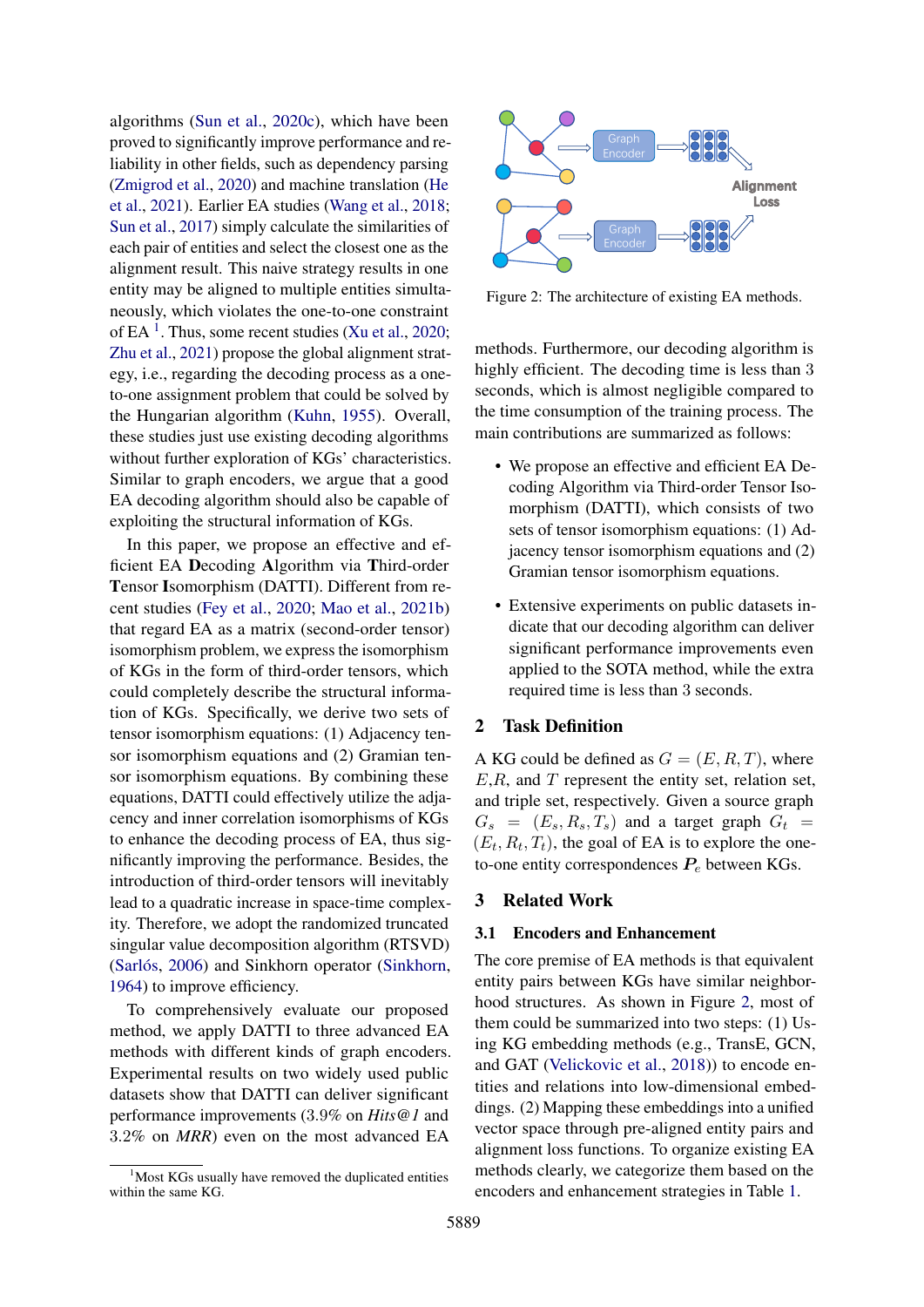Encoders and Losses. There are mainly two kinds of Encoders: *Trans* represents TransE [\(Bordes](#page-8-2) [et al.,](#page-8-2) [2013\)](#page-8-2) and subsequent derivative algorithms. These methods assume that entity and relation embeddings follow the equation  $h + r \approx t$ . Because of the easy implementation, the *Trans* encoders are widely used in early EA methods. More recently, Graph Neural Networks (GNN) gradually became the mainstream encoder because of their powerful modeling capability on graph structures. Inspired by language models, RSN proposes a biased random walk sampling strategy and uses RNN to encode the sampled sequences. As for alignment losses, the vast majority of EA methods [\(Wang](#page-9-0) [et al.,](#page-9-0) [2018;](#page-9-0) [Wu et al.,](#page-9-8) [2019;](#page-9-8) [Mao et al.,](#page-8-1) [2020\)](#page-8-1) adopt contrastive losses, e.g., Triplet loss [\(Schroff](#page-9-9) [et al.,](#page-9-9) [2015\)](#page-9-9). These loss functions share one core idea, attracting positive entity pairs and repulsing negative entity pairs.

Enhancement. Due to the lack of labeled data, several methods [\(Sun et al.,](#page-9-10) [2018;](#page-9-10) [Mao et al.,](#page-8-1) [2020\)](#page-8-1) adopt iterative strategies to produce semisupervised aligned entity pairs. Despite significant performance improvements, the time consumption of these methods increases several times more. Some methods [\(Xu et al.,](#page-9-11) [2019;](#page-9-11) [Yang et al.,](#page-9-12) [2019\)](#page-9-12) introduce textual information (e.g., entity name embeddings) as the initial features of GNN to provide a multi-aspect view. However, literal information is not always available in real applications. For example, there will be privacy risks when using user-generated content. Therefore, we will separately discuss these textual-based methods in the experiment section.

As mentioned in Section [1,](#page-0-1) some studies [\(Xu](#page-9-4) [et al.,](#page-9-4) [2020;](#page-9-4) [Wu et al.,](#page-9-8) [2019\)](#page-9-8) regard the decoding process as a one-to-one assignment problem. The assignment problem is a fundamental combinatorial optimization problem. An intuitive instance is to assign  $N$  jobs for  $N$  workers. The assignment problem is to find a one-to-one assignment plan so that the total profit is maximum. Formally, it is equivalent to maximizing the following equation:

$$
\underset{\boldsymbol{P}\in\mathbb{P}_{N}}{\arg\max} \left\langle \boldsymbol{P},\boldsymbol{X}\right\rangle _{F} \tag{1}
$$

 $X \in \mathbb{R}^{N \times N}$  is the profit matrix. P is a permutation matrix denoting the assignment plan. There are exactly one entry of 1 in each row and each column in P while 0s elsewhere.  $\mathbb{P}_N$  represents the set of all N-dimensional permutation matrices. Here,  $\langle \cdot \rangle_F$  represents the Frobenius inner product.

<span id="page-2-0"></span>

| Method                        | Encoder    | <b>Enhancement</b> |
|-------------------------------|------------|--------------------|
| JAPE (Sun et al., 2017)       | Trans      | х                  |
| GCN-Align (Wang et al., 2018) | <b>GNN</b> | Х                  |
| OTEA (Pei et al., 2019)       | Trans      | Х                  |
| RSN (Guo et al., 2019)        | <b>RNN</b> | x                  |
| BootEA (Sun et al., 2018)     | Trans      | Semi               |
| TransEdge(Sun et al., 2020a)  | Trans      | Semi               |
| MRAEA (Mao et al., 2020)      | <b>GNN</b> | Semi               |
| Dual-AMN (Mao et al., 2021a)  | <b>GNN</b> | Semi               |
| $GM$ -Align (Xu et al., 2019) | <b>GNN</b> | <b>Entity Name</b> |
| RDGCN (Wu et al., 2019)       | GNN        | <b>Entity Name</b> |
| DGMC (Fey et al., 2020)       | GNN        | <b>Entity Name</b> |
| AttrGNN (Liu et al., 2020)    | GNN        | <b>Entity Name</b> |
| CREA (Xu et al., 2020)        | GNN        | Hungarian          |
| RAGA (Zhu et al., 2021)       | GNN        | Hungarian          |

Table 1: Categorization of some popular EA methods.

## 4 The Proposed Method

In the following, we describe our proposed decoding algorithm (DATTI), which consists of two sets of tensor isomorphism equations: (1) Adjacency tensor isomorphism equations and (2) Gramian tensor isomorphism equations. Furthermore, we adopt the randomized truncated singular value decomposition (RTSVD) algorithm and the Sinkhorn operator to speed up the decoding process.

## 4.1 Adjacency Isomorphism

Some recent studies [\(Fey et al.,](#page-8-9) [2020;](#page-8-9) [Mao et al.,](#page-8-10) [2021b\)](#page-8-10) regard EA as a matrix isomorphism problem. These methods assume that the adjacency matrices  $A_s \in \mathbb{R}^{|E_s| \times |E_s|}$  of source graph  $G_s$  and  $A_t \in \mathbb{R}^{|E_t| \times |E_t|}$  of target graph  $G_t$  are isomorphic, i.e.,  $A_s$  could be transformed into  $A_t$  according to the entity correspondence matrix  $P_e$ :

<span id="page-2-1"></span>
$$
P_e A_s P_e^{\top} = A_t \tag{2}
$$

 $P_{e[i,j]} = 1$  indicates that  $e_i$  and  $e_j$  are equivalent. However, matrices (second-order tensors) cannot fully describe the adjacency information of KGs, which is stored in the form of triples. Therefore, we use third-order tensors to express KGs to avoid the information missing from using matrices. Let  $\mathcal{A}_s \in \mathbb{R}^{|E_s|\times |R_s|\times |E_s|}$  and  $\mathcal{A}_t \in \mathbb{R}^{|E_t|\times |R_t|\times |E_t|}$ be the adjacency tensors of  $G_s$  and  $G_t$ .  $\mathcal{A}_{[h,r,t]} = 1$ indicates that the triple  $(h, r, t)$  is in the KG. The matrix isomorphism Equation [\(2\)](#page-2-1) could be generalized into the third-order form as follows:

$$
\mathcal{A}_{s} \times_{1} \mathbf{P}_{e} \times_{2} \mathbf{P}_{r} \times_{3} \mathbf{P}_{e} = \mathcal{A}_{t} \tag{3}
$$

where  $P_r$  represents the one-to-one relation correspondence matrix between  $G_s$  and  $G_t$  and  $\times_k$ represents the k-mode tensor-matrix product.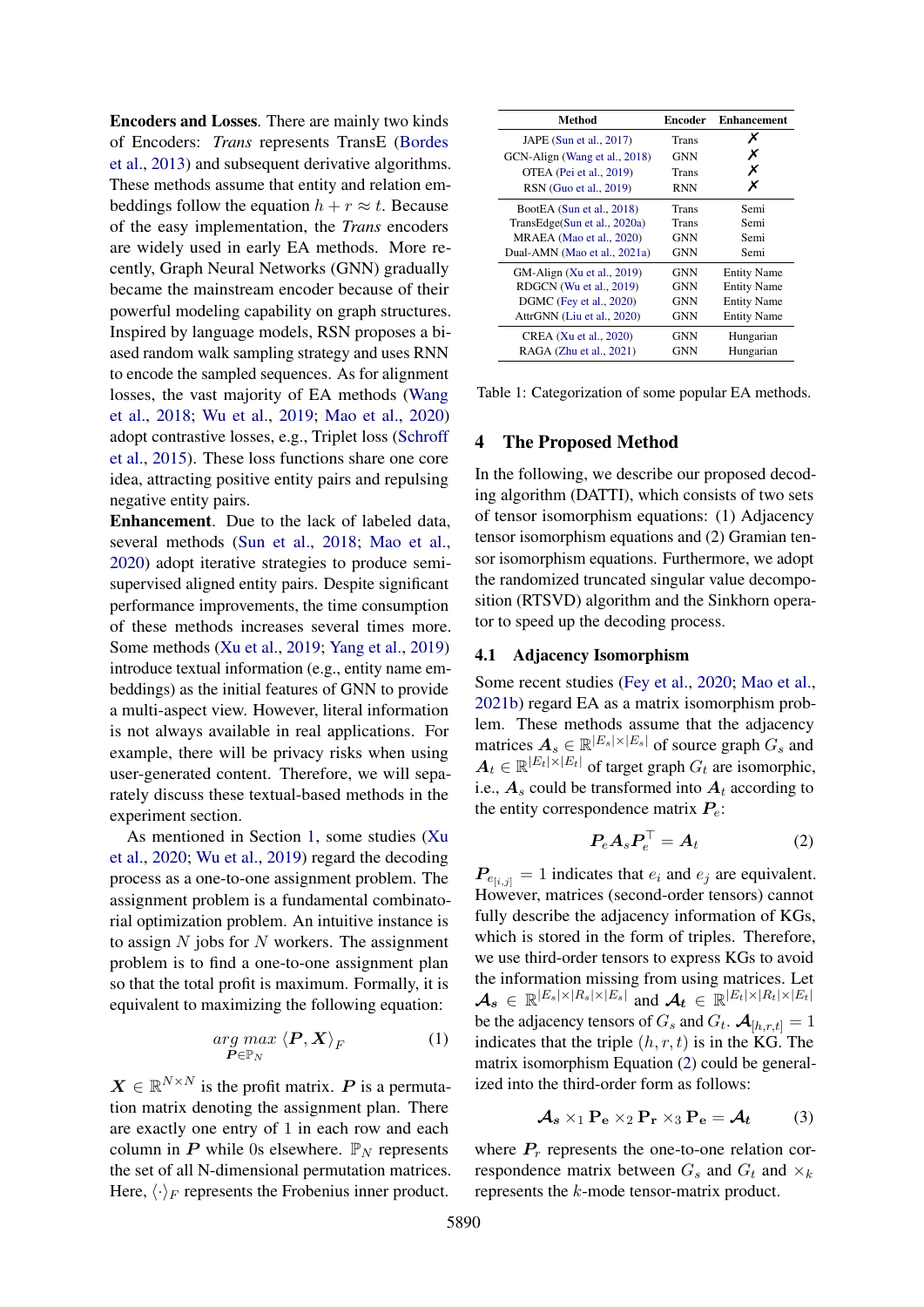<span id="page-3-0"></span>

Figure 3: The illustration of tensor-matrix product and isomorphic adjacency tensors.

As illustrated in Figure [3,](#page-3-0) Equation (3) can be interpreted as successively reordering the tensor along three axes. Since the number of triples  $|T|$  is usually much less than  $|E| \times |R| \times |E|$ ,  $\mathcal{A}_{\bullet}$  and  $\mathcal{A}_{t}$ are extremely sparse. Unfortunately, existing tensor computing frameworks (e.g., Numpy [\(Harris et al.,](#page-8-12) [2020\)](#page-8-12) and Tensorflow [\(Abadi et al.,](#page-8-13) [2015\)](#page-8-13)) can only provide few and limited operators for third-order sparse tensors. Therefore, we have to re-transform Equation (3) into the matrix form:

$$
\mathcal{A}_{s} \times_{1} P_{e} \times_{2} P_{r} \times_{3} P_{e} = \mathcal{A}_{t}
$$
\n
$$
P_{e} \mathcal{A}_{s}^{(1)} (P_{e} \otimes P_{r})^{\top} = \mathcal{A}_{t}^{(1)}
$$
\n
$$
\iff P_{r} \mathcal{A}_{s}^{(2)} (P_{e} \otimes P_{e})^{\top} = \mathcal{A}_{t}^{(2)}
$$
\n
$$
P_{e} \mathcal{A}_{s}^{(3)} (P_{r} \otimes P_{e})^{\top} = \mathcal{A}_{t}^{(3)}
$$
\n
$$
(4)
$$

here ⊗ represents the Kronecker product,  $P_e \otimes$  $P_r \in \mathbb{P}^{(|E| \cdot |R|) \times (|E| \cdot |R|)}$ .  $\mathcal{A}^{(k)}$  represents the mode-k unfolding matrix of the tensor  $\mathcal{A}$ , e.g.,  $\mathcal{A}^{(1)} \;=\; [\mathcal{A}_{[:,:,0]}\|\mathcal{A}_{[:,,:,1]}\|...\|\mathcal{A}_{[:,,:,|E]}\] \; \in \; \mathbb{R}^{|E|\times(|E|\cdot|R|)},$ where  $\parallel$  is the concatenate operation. When  $\mathcal{A}_s$ and  $A_t$  are second-order adjacency tensors, the above equations degrade to Equation [\(2\)](#page-2-1):

$$
\mathcal{A}_s \times_1 \mathbf{P}_e \times_2 \mathbf{P}_e = \mathcal{A}_t
$$
  

$$
\iff \qquad P_e \mathcal{A}_s^{(1)} P_e^{\top} = \mathcal{A}_t^{(1)} \tag{5}
$$

## 4.2 Gramian Isomorphism

Gramian matrix  $G(A) = AA^{\top}$  reflects the inner correlations between each vector of matrix A. If we regard A as random variables,  $G(A)$  is equivalent to the uncentered covariance matrix. When  $A_s$  and  $A_t$  are isomorphic, their Gramian matrices  $\mathbf{A}_s \mathbf{A}_s^{\top}$  and  $\mathbf{A}_t \mathbf{A}_t^{\top}$  are isomorphic too:

$$
\boldsymbol{A}_t \boldsymbol{A}_t^\top = (\boldsymbol{P}_e \boldsymbol{A}_s \boldsymbol{P}_e^\top) (\boldsymbol{P}_e \boldsymbol{A}_s \boldsymbol{P}_e^\top)^\top = \boldsymbol{P}_e \boldsymbol{A}_s \boldsymbol{A}_s^\top \boldsymbol{P}_e^\top \tag{6}
$$

Similar to adjacency matrices, the Gramian matrix isomorphism equation could also be generalized into the third-order form:

$$
P_e G(\mathcal{A}_s^{(1)}) P_e^{\top} = G(\mathcal{A}_t^{(1)})
$$
  
\n
$$
P_r G(\mathcal{A}_s^{(2)}) P_r^{\top} = G(\mathcal{A}_t^{(2)})
$$
  
\n
$$
P_e G(\mathcal{A}_s^{(3)}) P_e^{\top} = G(\mathcal{A}_t^{(3)})
$$
\n(7)

Furthermore, it is easy to prove that the following equations hold for arbitrary depth  $l \in \mathbb{N}$ :

$$
P_e G(\mathcal{A}_s^{(1)})^l P_e^{\top} = G(\mathcal{A}_t^{(1)})^l
$$
  
\n
$$
P_r G(\mathcal{A}_s^{(2)})^l P_r^{\top} = G(\mathcal{A}_t^{(2)})^l
$$
  
\n
$$
P_e G(\mathcal{A}_s^{(3)})^l P_e^{\top} = G(\mathcal{A}_t^{(3)})^l
$$
 (8)

#### 4.3 Decoding via Isomorphism

Although we have derived two sets of isomorphic equations, neither of them could be solved directly. These equations are equivalent to the quadratic or cubic assignment problem [\(Yan et al.,](#page-9-15) [2016\)](#page-9-15), which has been proved to be NP-hard [\(Lawler,](#page-8-14) [1963\)](#page-8-14). Fortunately, these isomorphic equations could be used to enhance the decoding process.

Let  $\boldsymbol{H}_{s}^{e} \in \mathbb{R}^{|E_{s}| \times d^{e}}$  and  $\boldsymbol{H}_{s}^{r} \in \mathbb{R}^{|R_{s}| \times d^{r}}$  represent the entity and relation embeddings of  $G_s$ .  $H_t^e \in \mathbb{R}^{|E_t| \times d^e}$  and  $H_t^r \in \mathbb{R}^{|R_t| \times d^r}$  represent the embeddings of  $G_t$ . Assume that these embeddings have been approximately aligned by EA methods:

$$
P_e H_s^e \approx H_t^e
$$
  
\n
$$
P_r H_s^r \approx H_t^r
$$
 (9)

As mentioned in Section [1,](#page-0-1) some recent studies [\(Xu](#page-9-4) [et al.,](#page-9-4) [2020;](#page-9-4) [Sun et al.,](#page-9-2) [2020c\)](#page-9-2) regard the decoding process of  $P_e$  as an assignment problem:

$$
\iff \begin{array}{c}\n\arg \min_{\boldsymbol{P}_e \in \mathbb{P}_{|E|}} \| \boldsymbol{P}_e \boldsymbol{H}_s^e - \boldsymbol{H}_t^{e^\top} \|_F^2 \\
\iff \arg \max_{\boldsymbol{P}_e \in \mathbb{P}_{|E|}} \left\langle \boldsymbol{P}_e, \boldsymbol{H}_s^e \boldsymbol{H}_t^{e^\top} \right\rangle_F\n\end{array} \tag{10}
$$

Since this simple decoding strategy does not utilize the structural information of KGs, we propose to introduce the adjacency and Gramian isomorphism equations into the decoding process. By combining Equations (4), (8), and (9), the connection between the 8-tuple  $\{A_s, A_t, H_s^e, H_t^e, H_s^r, H_t^r, P_e, P_r\}$  could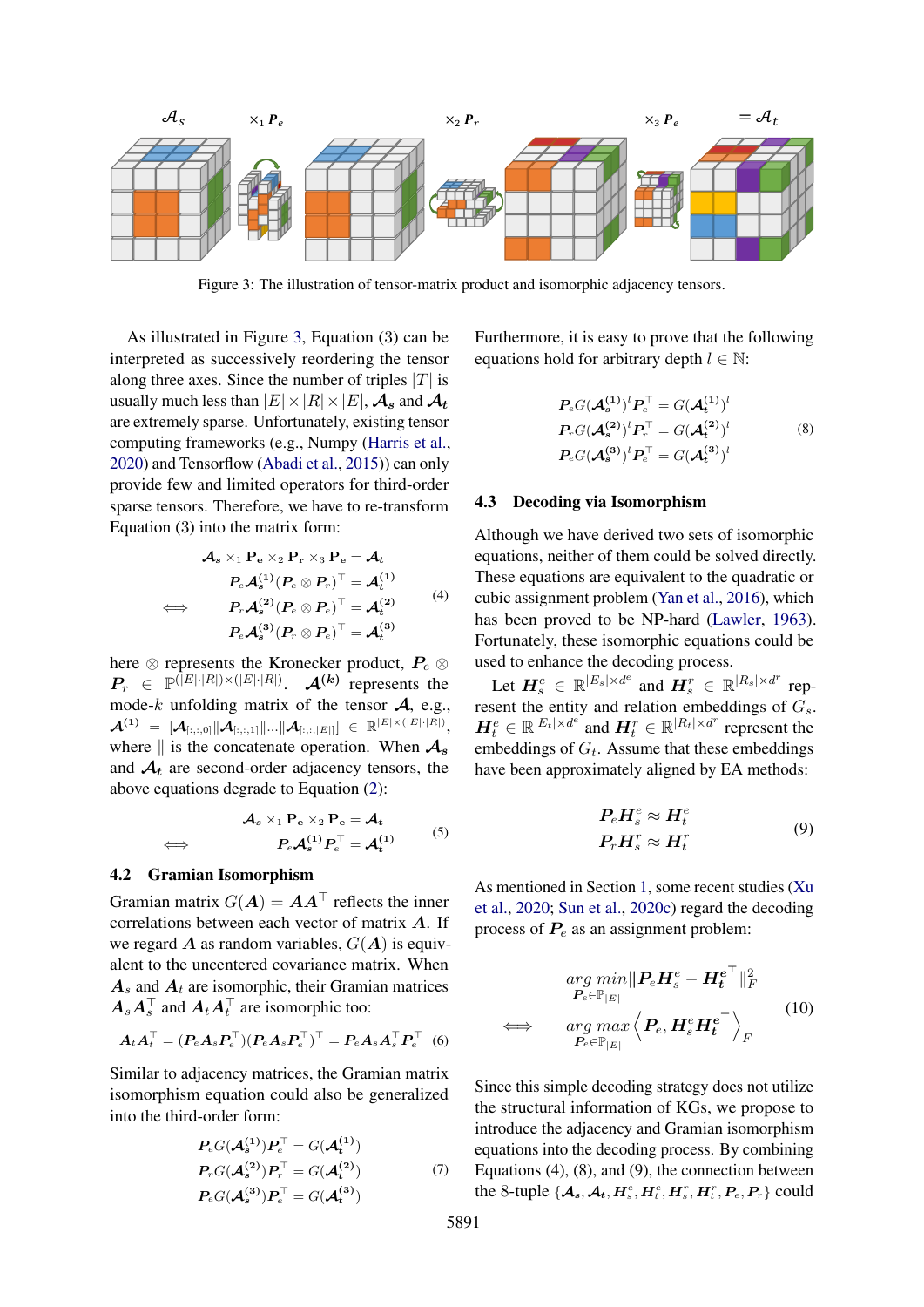be described as follows, for arbitrary depth  $l \in \mathbb{N}$ :

$$
P_e G(\mathcal{A}_s^{(1)})^l \mathcal{A}_s^{(1)}(H_s^e \otimes H_s^r) \approx G(\mathcal{A}_t^{(1)})^l \mathcal{A}_t^{(1)}(H_t^e \otimes H_t^r)
$$
\n(11)  
\n
$$
P_r G(\mathcal{A}_s^{(2)})^l \mathcal{A}_s^{(2)}(H_s^e \otimes H_s^e) \approx G(\mathcal{A}_t^{(2)})^l \mathcal{A}_t^{(2)}(H_t^e \otimes H_t^e)
$$
\n(12)  
\n
$$
P_e G(\mathcal{A}_s^{(3)})^l \mathcal{A}_s^{(3)}(H_s^r \otimes H_s^e) \approx G(\mathcal{A}_t^{(3)})^l \mathcal{A}_t^{(3)}(H_t^r \otimes H_t^e)
$$
\n(13)

Detailed proof is listed in Appendix [A.](#page-10-3) Although it looks complex, the above equations essentially have the same form as Equation (9). Take Equation (11) as an example, let  $\hat{H}_s^l = G(\mathcal{A}_s^{(1)})^l \mathcal{A}_s^{(1)}(H_s^e \otimes$  $H_s^r$ ) and  $\hat{H}_t^l = G(\mathcal{A}_t^{(1)})^l \mathcal{A}_t^{(1)}(H_t^e \otimes H_t^r)$ , Equation (11) can be simplified into as follows:

$$
\boldsymbol{P}_e \hat{\boldsymbol{H}}_s^l \approx \hat{\boldsymbol{H}}_t^l \tag{14}
$$

Therefore,  $P_e$  could also be solved by maximizing the equation  $\lim_{P_e \in \mathbb{P}_{|E|}}$  $\left\langle \boldsymbol{P}_{\!e},\hat{\boldsymbol{H}}_{\!s}^{l}\hat{\boldsymbol{H}}_{\!t}^{l}\right.$ ⊤∖ . Theoretically, for arbitrarily depth  $l \in \mathbb{N}$ , the result of  $P_e$  should be the same. However, the above equations are based on the ideal isomorphic situation. In practice,  $\mathcal{A}_s$  and  $\mathcal{A}_t$  can not always be strictly isomorphic. In order to reduce the impact of noise existing in practice,  $P_e$  should be fit for various l:

$$
\sum_{l=0}^{L} \underset{\mathbf{P}_e \in \mathbb{P}_{|E|}}{\arg \max} \left\langle \mathbf{P}_e, \hat{\mathbf{H}}_s^l \hat{\mathbf{H}}_t^{l\top} \right\rangle_F
$$
\n
$$
\iff \underset{\mathbf{P}_e \in \mathbb{P}_{|E|}}{\arg \max} \left\langle \mathbf{P}_e, \sum_{l=0}^{L} \hat{\mathbf{H}}_s^l \hat{\mathbf{H}}_t^{l\top} \right\rangle_F
$$
\n(15)

By Equation (15), we successfully integrate the adjacency and Gramian isomorphism equations into the decoding process of EA. Similar to the above, Equation (12) could obtain the relation alignment result  $P<sub>r</sub>$ . Because Equation (13) is equivalent to Equation (11), it only needs to solve either of them to obtain the entity alignment result  $P_e$ . It is noted that entity scales  $|E_s|$  and  $|E_t|$  are usually inconsistent in practice, which is called the unbalanced assignment problem. Assuming that  $|E_s|>|E_t|$ , a naive solution is to pad the profit matrix with zeros such that its shape becomes  $\mathbb{R}^{|E_s| \times |E_s|}$ .

#### 4.4 Reducing the Complexity

Randomized truncated SVD. The introduction of third-order tensors enables DATTI to fully describe the structural information of KGs. However, there is no such thing as a free lunch. The space-time complexity also increases quadratically. The main bottleneck is to compute  $\hat{H}_s^l \in \mathbb{R}^{|E_s| \times (d^e \cdot d^r)}$  and

<span id="page-4-0"></span>

Figure 4: The singular value distribution of  $\hat{H}_{s}^{l}$  obtained by TransEdge on DBP15K.The abscissa represents the top  $k\%$  singular values, and the ordinate represents the proportion of these singular values in total.

 $\hat{H}_t^l \in \mathbb{R}^{|E_t| \times (d^e \cdot d^r)}$ . Even with the sparse optimization trick, the complexity is still up to  $O(l d^{r} d^{e} |T|)$ , which is much worse than most GNN encoders  $O(l(d^e + d^r)|T|)$  [\(Mao et al.,](#page-8-1) [2020\)](#page-8-1).

In Figure [4,](#page-4-0) we list the singular value distribution of  $\hat{H}_{s}^{l}$  obtained by TransEdge [\(Sun et al.,](#page-9-14) [2020a\)](#page-9-14) on DBP15K. Interestingly, the distribution is highly concentrated in the top 20%, which means the contained information of  $\hat{H}_s^l$  is sparse and compressible. By dropping the smaller singular values of  $\hat{H}_{s}^{l}$  and  $\hat{H}_{t}^{l}$ , the space-time complexity could be significantly reduced. This paper adopts randomized truncated SVD [\(Sarlós,](#page-9-5) [2006\)](#page-9-5) to decompose matrices approximately and only retains the top  $\phi\%$  of the singular values of  $\hat{H}_{s}^{l}$  and  $\hat{H}_{t}^{l}$ .

Sinkhorn operator. The first and most wellknown solving algorithm for the assignment problem is the Hungarian algorithm [\(Kuhn,](#page-8-8) [1955\)](#page-8-8), which is based on improving a matching along the augmenting paths. The time complexity of the original Hungarian algorithm is  $O(n^4)$ . Then, [Jonker](#page-8-15) [and Volgenant](#page-8-15) [\(1987\)](#page-8-15) improve the algorithm to achieve an  $O(n^3)$  running time.

Besides the Hungarian algorithm, the assignment problem could also be regarded as a special case of the optimal transport (OT) problem. Based on the Sinkhorn operator [\(Sinkhorn,](#page-9-6) [1964\)](#page-9-6), [Cuturi](#page-8-16) [\(2013\)](#page-8-16) proposes a fast and completely parallelizable algorithm for OT problem:

$$
S^{0}(\mathbf{X}) = exp(\mathbf{X}),
$$
  
\n
$$
S^{k}(\mathbf{X}) = \mathcal{N}_{c}(\mathcal{N}_{r}(S^{k-1}(\mathbf{X}))), \qquad (16)
$$
  
\nSinkhorn $(\mathbf{X}) = \lim_{k \to \infty} S^{k}(\mathbf{X}).$ 

where  $\mathcal{N}_r(X)=X\oslash (X1_N 1_N^T)$  and  $\mathcal{N}_c=X\oslash (1_N 1_N^T X)$ are the row and column-wise normalization operators of a matrix,  $\oslash$  represents the element-wise division, and  $\mathbf{1}_N$  is a column vector of ones.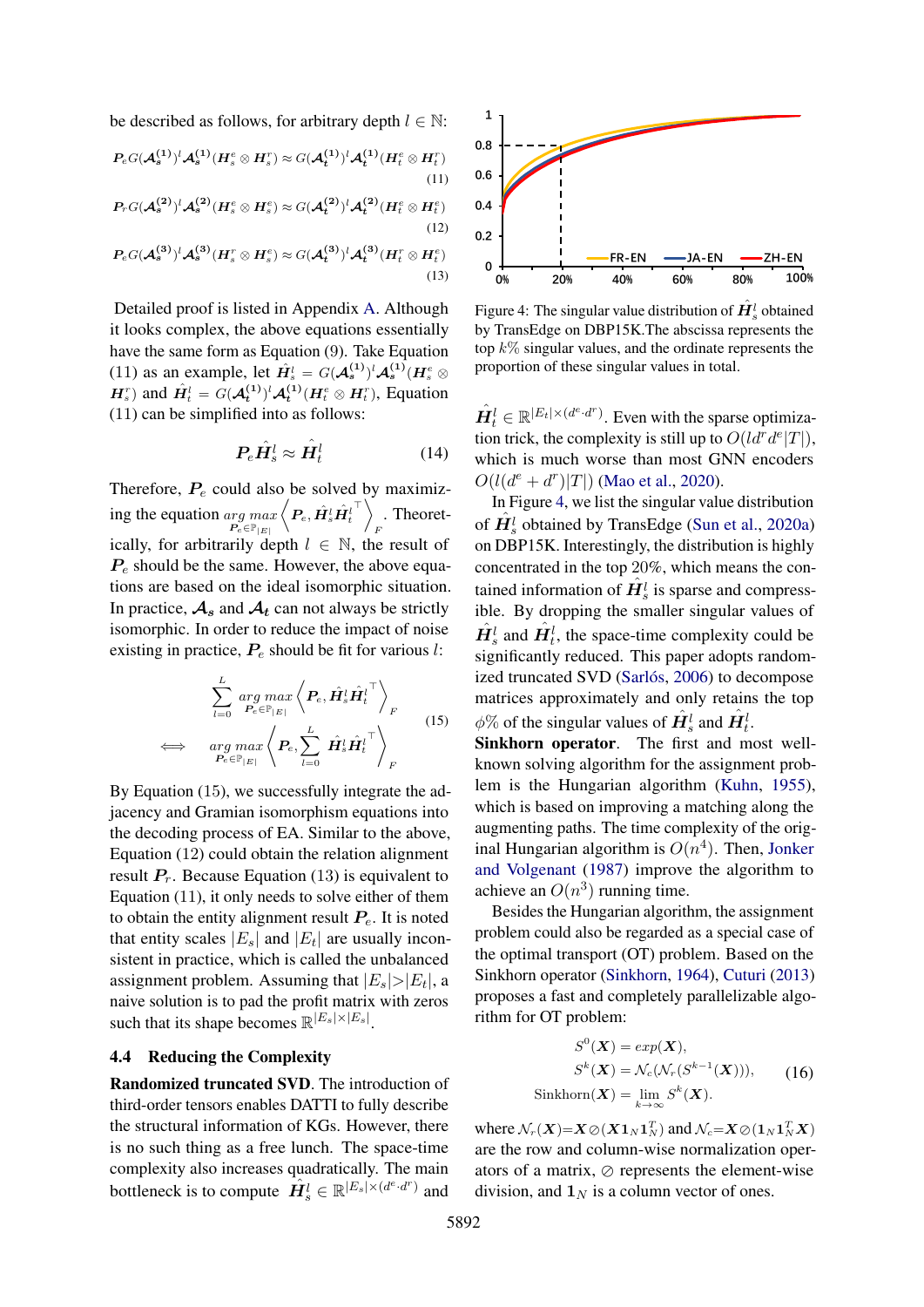<span id="page-5-1"></span>

| <b>Datasets</b>           | $\left E\right $ | R <sup>1</sup> | T     |         |
|---------------------------|------------------|----------------|-------|---------|
| $DBPZH-EN$                | Chinese          | 19,388         | 1,701 | 70,414  |
|                           | English          | 19,572         | 1,323 | 95,142  |
|                           | Japanese         | 19,814         | 1,299 | 77,214  |
| $DBP_{JA-EN}$             | English          | 19,780         | 1,153 | 93,484  |
|                           | French           | 19,661         | 903   | 105,998 |
| $\rm DBP_{FR-EN}$         | English          | 19.993         | 1,208 | 115,722 |
|                           | French           | 15,000         | 177   | 33,532  |
| ${\rm SRPRS}_{\rm FR-EN}$ | English          | 15,000         | 221   | 36,508  |
| ${\rm SRPRS}_{\rm DE-EN}$ | German           | 15,000         | 120   | 37,377  |
|                           | English          | 15,000         | 222   | 38,363  |

Table 2: Statistical data of DBP15K and SRPRS.

Then, [Mena et al.](#page-9-16) [\(2018\)](#page-9-16) further prove that the Sinkhorn operation could also solve the assignment problem as a special case of OT problem:

$$
\arg\max_{\boldsymbol{P}\in\mathbb{P}_N} \left\langle \boldsymbol{P}, \boldsymbol{X} \right\rangle_F
$$
\n
$$
= \lim_{\tau \to 0^+} \text{Sinkhorn}(\boldsymbol{X}/\tau) \tag{17}
$$

The time complexity of the Sinkhorn operator is  $O(kn^2)$ . According to our experimental results, a small  $k$  is enough to achieve decent performance. Compared with the Hungarian algorithm, the Sinkhorn operation is much more efficient. Therefore, this paper adopts the Sinkhorn operator to solve Equation (15).

## 5 Experiments

Our experiments are conducted on a PC with a GeForce GTX 3090 GPU and a Ryzen ThreadRipper 3970X CPU. The code and datasets are avail-able in Github<sup>[2](#page-5-0)</sup>.

#### 5.1 Datasets

To comprehensively evaluate the proposed decoding algorithm, we experiment with two widely used public datasets: (1) DBP15K [\(Sun et al.,](#page-9-3) [2017\)](#page-9-3) consists of three cross-lingual subsets from multilingual DBpedia. Each subset contains 15, 000 entity pairs. (2) SRPRS [\(Guo et al.,](#page-8-4) [2019\)](#page-8-4). Each subset also contains 15, 000 entity pairs but with much fewer triples compared to DBP15K. The statistics of these datasets are summarized in Table [2.](#page-5-1) To be consistent with previous studies [\(Wang et al.,](#page-9-0) [2018;](#page-9-0) [Sun et al.,](#page-9-10) [2018\)](#page-9-10), we randomly split 30% of the prealigned entity pairs for training and development while using the remaining 70% for testing. All the results are the average of five independent runs.

#### 5.2 Baselines

To ensure the universality, we evaluate DATTI on three advanced EA methods with different types of graph encoders: Dual-AMN [\(Mao et al.,](#page-8-6) [2021a\)](#page-8-6) is the SOTA of GNN-based methods; TransEdge [\(Sun et al.,](#page-9-14) [2020a\)](#page-9-14) is the SOTA of Trans-based methods; RSN [\(Guo et al.,](#page-8-4) [2019\)](#page-8-4) is the only EA method using RNN as the encoder. Furthermore, we choose the Hungarian algorithm (*Hun.*) as the decoding baseline, proven to be effective by recent EA methods [\(Xu et al.,](#page-9-4) [2020;](#page-9-4) [Zhu et al.,](#page-10-2) [2021\)](#page-10-2).

#### 5.3 Settings

Metrics. Following convention, we use *Hits@k* and *Mean Reciprocal Rank* (MRR) as the evaluation metrics. The  $Hits@k$  score is calculated by measuring the proportion of correct pairs in the top-k. In particular, *Hits@1* equals accuracy.

Hyper-parameter. For TransEdge, we retain the top  $\phi = 20\%$  of the singular values of  $\hat{H}_s^l$  and  $\hat{H}_t^l$ . Since the output dimensions of Dual-AMN  $(d^{e}$ =768,  $d^{r}$ =128) and RSN  $(d^{e}$ = $d^{r}$ =256) are much larger than TransEdge  $(d^e = d^r = 75)$ , we only set the retaining ratio  $\phi = 2\%$ . Other hyper-parameters keep the same for all datasets and methods: iterations  $k=15$ ; temperature  $\tau=0.02$ ; max depth  $L=3$ .

#### 5.4 Main Experiments

We list the main experimental results in Table [3.](#page-6-0) Among these three EA methods, Dual-AMN beats other baselines by more than 5.5% on *Hits@1* and 4.2% on *MRR*, which indicates the advantages of GNN encoders. On RSN and TransEdge, the Hungarian algorithm shows decent performance improvements on *Hits@1* by at least 3.2%. In contrast, the Hungarian does not positively affect Dual-AMN, probably due to the bi-directional nearest iterative strategy of Dual-AMN that has included the core idea of the Hungarian algorithm.

Our proposed DATTI consistently achieves the best performances on all datasets and baselines. On DBP15K, DATTI delivers performance gains by at least 2.8% on *Hits@1* and 3.2% on *MRR*. Especially for the SOTA method Dual-AMN, DATTI further raises the performance ceiling of EA by more than 3.9% on *Hits@1*. On SRPRS, DATTI could significantly improve the performances of RSN and TransEdge. But for Dual-AMN, the improvements are much less. One possible explanation is that SRPRS removes too many triples, resulting in a lower performance ceiling.

<span id="page-5-0"></span><sup>2</sup><https://github.com/MaoXinn/DATTI>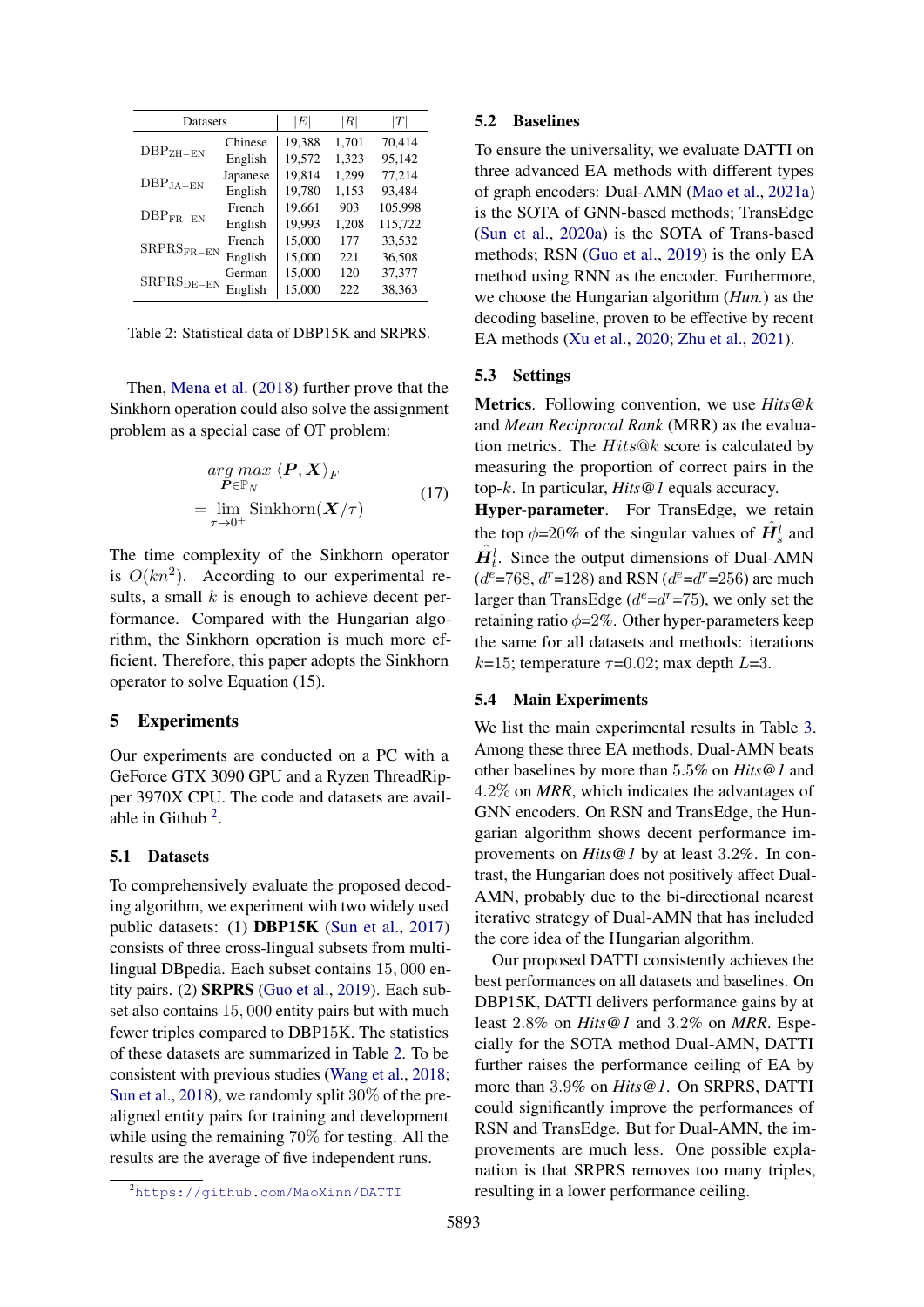<span id="page-6-0"></span>

| Method            |       | $DBPZH-EN$ |                          |         | $DBP_{JA-EN}$ |                          |       | $\rm DBP_{FR-EN}$ |                          |       | ${\rm SRPRS}_{\rm FR-EN}$ |       |         | $\rm SRPRS_{DE-EN}$ |            |
|-------------------|-------|------------|--------------------------|---------|---------------|--------------------------|-------|-------------------|--------------------------|-------|---------------------------|-------|---------|---------------------|------------|
|                   | H@1   | H@10       | <b>MRR</b>               | H@1     | H@10          | MRR                      | H@1   | H@10              | MRR                      | H@1   | H@10                      | MRR   | H@1     | H@10                | <b>MRR</b> |
| <b>RSN</b>        | 0.607 | 0.829      | 0.685                    | 0.591   | 0.815         | 0.670                    | 0.632 | 0.864             | 0.713                    | 0.351 | 0.638                     | 0.447 | 0.511   | 0.744               | 0.590      |
| $+$ Hun.          | 0.661 |            | $\overline{\phantom{a}}$ | 0.633   |               | $\overline{\phantom{a}}$ | 0.693 |                   | $\overline{\phantom{a}}$ | 0.374 |                           |       | 0.538   |                     |            |
| + DATTI           | 0.721 | 0.903      | 0.785                    | 0.686   | 0.895         | 0.759                    | 0.720 | 0.918             | 0.790                    | 0.407 | 0.694                     | 0.502 | 0.559   | 0.782               | 0.637      |
| $(\text{Imp.}\%)$ | 9.1%  | 8.9%       | 14.6%                    | 8.4%    | 9.8%          | 13.3%                    | 3.9%  | $6.3\%$           | 10.8%                    | 8.8%  | 8.8%                      | 12.3% | $3.9\%$ | 5.1%                | 8.0%       |
| TransEdge         | 0.762 | 0.921      | 0.818                    | 0.746   | 0.929         | 0.811                    | 0.769 | 0.940             | 0.830                    | 0.403 | 0.675                     | 0.492 | 0.556   | 0.753               | 0.633      |
| +Hun.             | 0.787 |            | $\overline{\phantom{a}}$ | 0.771   |               | $\overline{\phantom{a}}$ | 0.796 |                   | ۰                        | 0.427 |                           |       | 0.574   |                     |            |
| +DATTI            | 0.814 | 0.947      | 0.863                    | 0.804   | 0.957         | 0.861                    | 0.818 | 0.965             | 0.873                    | 0.441 | 0.707                     | 0.521 | 0.593   | 0.782               | 0.673      |
| $(\text{Imp.}\%)$ | 3.4%  | 2.8%       | 5.5%                     | $4.3\%$ | $3.0\%$       | 6.2%                     | 2.8%  | 2.7%              | 5.2%                     | 3.3%  | 4.7%                      | 5.9%  | 3.5%    | 3.8%                | $6.3\%$    |
| Dual-AMN          | 0.804 | 0.937      | 0.853                    | 0.803   | 0.947         | 0.856                    | 0.834 | 0.962             | 0.881                    | 0.483 | 0.755                     | 0.573 | 0.612   | 0.819               | 0.683      |
| +Hun.             | 0.801 |            | $\overline{\phantom{a}}$ | 0.803   |               | $\overline{\phantom{a}}$ | 0.839 |                   | ۰                        | 0.483 |                           |       | 0.611   | ۰                   |            |
| +DATTI            | 0.835 | 0.953      | 0.880                    | 0.836   | 0.969         | 0.884                    | 0.873 | 0.979             | 0.913                    | 0.495 | 0.760                     | 0.583 | 0.623   | 0.822               | 0.691      |
| $(\text{Imp.}\%)$ | 3.9%  | 1.7%       | 3.2%                     | $4.1\%$ | 2.3%          | 3.3%                     | 4.7%  | 1.8%              | 3.6%                     | 2.5%  | 0.6%                      | 1.7%  | $1.8\%$ | 0.4%                | $1.2\%$    |

Table 3: Main experimental results on DBP15K and SRPRS. All the results and initial embeddings are obtained by their official code with default hyper-parameters. Imp.% represents the percentage increase of DATTI compared to the suboptimal result. Since the Hungarian algorithm only outputs one aligned entity pair for each entity, instead of a rank list, we can only report  $Hits@1$ . All improvements are statistically significant with  $p<0.01$  on paired t-test.

<span id="page-6-1"></span>

| Method     |       | DBP <sub>15</sub> K | <b>SRPRS</b> |              |  |  |
|------------|-------|---------------------|--------------|--------------|--|--|
|            | Train | <b>DATTI</b>        | Train        | <b>DATTI</b> |  |  |
| <b>RSN</b> | 3,659 | 2.4                 | 1,279        | 1.7          |  |  |
| TransEdge  | 1,625 | 1.3                 | 907          | 1.2          |  |  |
| Dual-AMN   | 177   | 3.3                 | 163          | 2.6          |  |  |

Table 4: Time costs (second) on DBP15K and SRPRS.

## 5.5 Auxiliary Experiments

To explore the behavior of our proposed decoding algorithm in different situations, we design the following experiments:

Time Efficiency. By adopting RTSVD and the Sinkhorn operator, our proposed decoding algorithm acquires high efficiency. Table [4](#page-6-1) lists the time costs of the training and decoding process (DATTI) of three EA methods on DBP15K and SRPRS. DATTI only requires 3 seconds to obtain the result at most, which is negligible even compared to the training process of the fastest method Dual-AMN.

Adjacency and Gramian Isomorphism. The core contribution of DATTI is to introduce the adjacency and Gramian isomorphism equations into the EA decoding process. To demonstrate their effectiveness, we independently add each of them on Dual-AMN. As shown in Table [5,](#page-6-2) both could slightly improve the performance (less than 1.6% on *Hits@1*). Interestingly, the performance gain brought by their combination is greater than the sum of their independent gains, which means these two kinds of isomorphism equations could capture non-overlapping information.

<span id="page-6-2"></span>

| Method    | $DBPZH-FN$ |            | $DBP_{JA-EN}$ |            | $DBPFR-EN$ |       |  |
|-----------|------------|------------|---------------|------------|------------|-------|--|
|           | Hits $@1$  | <b>MRR</b> | Hits $@1$     | <b>MRR</b> | Hits@1     | MRR   |  |
| Dual-AMN  | 0.804      | 0.853      | 0.803         | 0.856      | 0.834      | 0.881 |  |
| +Adj.     | 0.820      | 0.866      | 0.818         | 0.868      | 0.859      | 0.902 |  |
| $+Gram.$  | 0.809      | 0.857      | 0.812         | 0.863      | 0.848      | 0.895 |  |
| $+$ DATTI | 0.835      | 0.880      | 0.836         | 0.884      | 0.873      | 0.913 |  |

Table 5: Ablation studies on DBP15K.

<span id="page-6-3"></span>

Figure 5: *Hits*@1 on  $DBP_{ZH-EN}$  with different  $\tau$ .

**Iterations k and Temperature**  $\tau$ . The  $\tau$  in the Sinkhorn operator is used to make distribution closer to one-hot, which is similar to the  $\tau$  in the softmax operator. We set  $\tau$  from 0.01 to 0.05 and report the corresponding performance curves of DATTI (Dual-AMN) on  $DBP_{ZH-FN}$  in Figure [5.](#page-6-3) If we choose an appropriate value, the Sinkhorn operator will converge quickly to the optimal solution. Although  $\tau$  theoretically needs to be close to zero, an over small  $\tau$  will make the algorithm unstable because of the error of big floating-point numbers. In contrast, an over large  $\tau$  will lead the algorithm to fail to converge.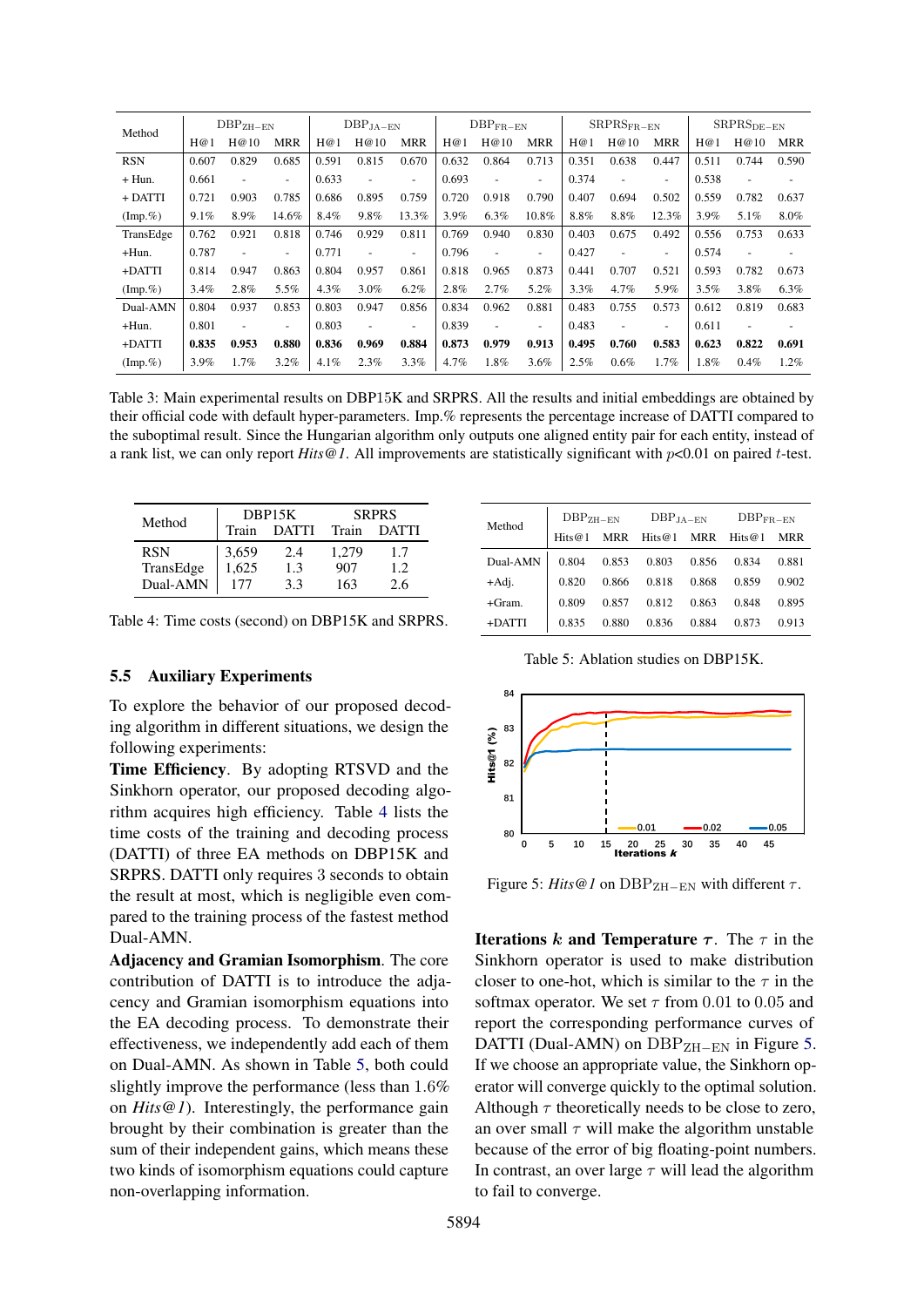<span id="page-7-0"></span>

Figure 6: *Hits@1* on DBP15K with different depths L.

<span id="page-7-1"></span>

Figure 7: *Hits*@1 and time cost (second) on  $DBP<sub>ZH-EN</sub>$  with different retaining ratios  $\phi$ .

Depth L. Figure [6](#page-7-0) lists the performances of DATTI (Dual-AMN) with different max depths L. In particular,  $L = 0$  is equivalent to only using adjacency isomorphism equations to decode  $P_e$ . When the depth  $L$  is less than 3, each additional layer could deliver significant performance improvements on all subsets of DBP15K. When stacking more layers, the performance gains become negligible or even degrade, which indicates that over-smoothing [\(Kipf and Welling,](#page-8-3) [2017\)](#page-8-3) also exists in DATTI.

Retaining ratio  $\phi$ . To reduce the space-time complexity of DATTI, we only retain the top  $\phi\%$  of the singular values of  $\hat{H}_{s}^{l}$  and  $\hat{H}_{t}^{l}$ . In Figure [7,](#page-7-1) we report the *Hits@1* and time cost of DATTI (Dual-AMN) on  $DBP<sub>ZH–EN</sub>$  with different retaining ratios  $\phi$ . From the observation, when the retaining ratio exceeds 2%, the growth of *Hits@1* becomes very slow, while the time cost still keeps quadratic growing. Therefore,  $\phi = 2\%$  is the sweet spot between performance and efficiency in this situation. In practice, the retaining ratio  $\phi$  could be adjusted according to computing resources and data scales.

### 5.6 Unsupervised Entity Alignment

So far, all the experiments are based on pure structural-based EA methods. As mentioned in Section [3.1,](#page-1-2) some methods [\(Xu et al.,](#page-9-4) [2020;](#page-9-4) [Wu et al.,](#page-9-8) [2019\)](#page-9-8) introduce textual information (e.g., entity name) to provide a multi-aspect view. Specifically,

<span id="page-7-2"></span>

| Method       | $DBPZH-EN$ |            |           | $DBPJA-EN$ | $DBPFR-EN$ |            |  |
|--------------|------------|------------|-----------|------------|------------|------------|--|
|              | Hits $@1$  | Hits $@10$ | Hits $@1$ | Hits $@10$ | Hits $@1$  | Hits $@10$ |  |
| GM-Align     | 0.679      | 0.785      | 0.740     | 0.872      | 0.894      | 0.952      |  |
| <b>RDGCN</b> | 0.697      | 0.842      | 0.763     | 0.763      | 0.873      | 0.957      |  |
| <b>DGMC</b>  | 0.801      | 0.875      | 0.848     | 0.897      | 0.933      | 0.960      |  |
| AtrrGNN      | 0.796      | 0.929      | 0.783     | 0.920      | 0.919      | 0.979      |  |
| <b>CREA</b>  | 0.736      |            | 0.792     |            | 0.924      |            |  |
| RAGA         | 0.873      |            | 0.909     |            | 0.966      |            |  |
| Init-Emb     | 0.625      | 0.756      | 0.680     | 0.807      | 0.848      | 0.919      |  |
| $+H$ un.     | 0.667      |            | 0.728     |            | 0.893      |            |  |
| +DATTI       | 0.890      | 0.958      | 0.921     | 0.971      | 0.979      | 0.995      |  |
| (Imp. %)     | 1.9%       | 3.1%       | 1.3%      | 5.5%       | 1.3%       | 1.6%       |  |

Table 6: Performances of textual-based EA methods. The results of baselines are collected from the origin papers. Init-Emb represents only using the cosine similarity between the averaged name embeddings.

these methods first use machine translation systems or cross-lingual word embeddings to map entity and relation names into a unified semantic space and then average the pre-trained word embeddings to construct the initial features for entities and relations. In our opinion, since the initial features of entity  $H^e$  and relation  $H^r$  have been pre-mapped, these textual-based EA methods are more like decoding algorithms to eliminate the translation noise. In this situation, DATTI could also play a similar role even without any pre-aligned entity pairs.

To make fair comparisons with these texturalbased EA methods, we use the same entity name translations and pre-trained word embeddings provided by [Xu et al.](#page-9-11) [\(2019\)](#page-9-11). For DATTI, we retain the top 10% of the singular values of  $\hat{H}_{s}^{l}$  and  $\hat{H}_{t}^{l}$ , while keeping other hyper-parameters the same. Table [6](#page-7-2) lists the performances of DATTI and six baselines on DBP15K. Surprisingly, unsupervised DATTI outperforms all the supervised competitors, improves the performance on *Hits@1* by more than 1.3%. Besides showing the powerful competitiveness of DATTI, this result also indicates that existing textural-based EA methods have considerable redundancy. When the initial features have been pre-mapped, complex neural networks and pre-aligned entity pairs may not be necessary.

## 6 Conclusion

In this paper, we propose an effective and efficient EA decoding algorithm via third-order tensor isomorphism (DATTI). Extensive experiments on public datasets indicate that our decoding algorithm can deliver significant performance improvements even on the most advanced EA methods, while the extra required time is less than 3 seconds.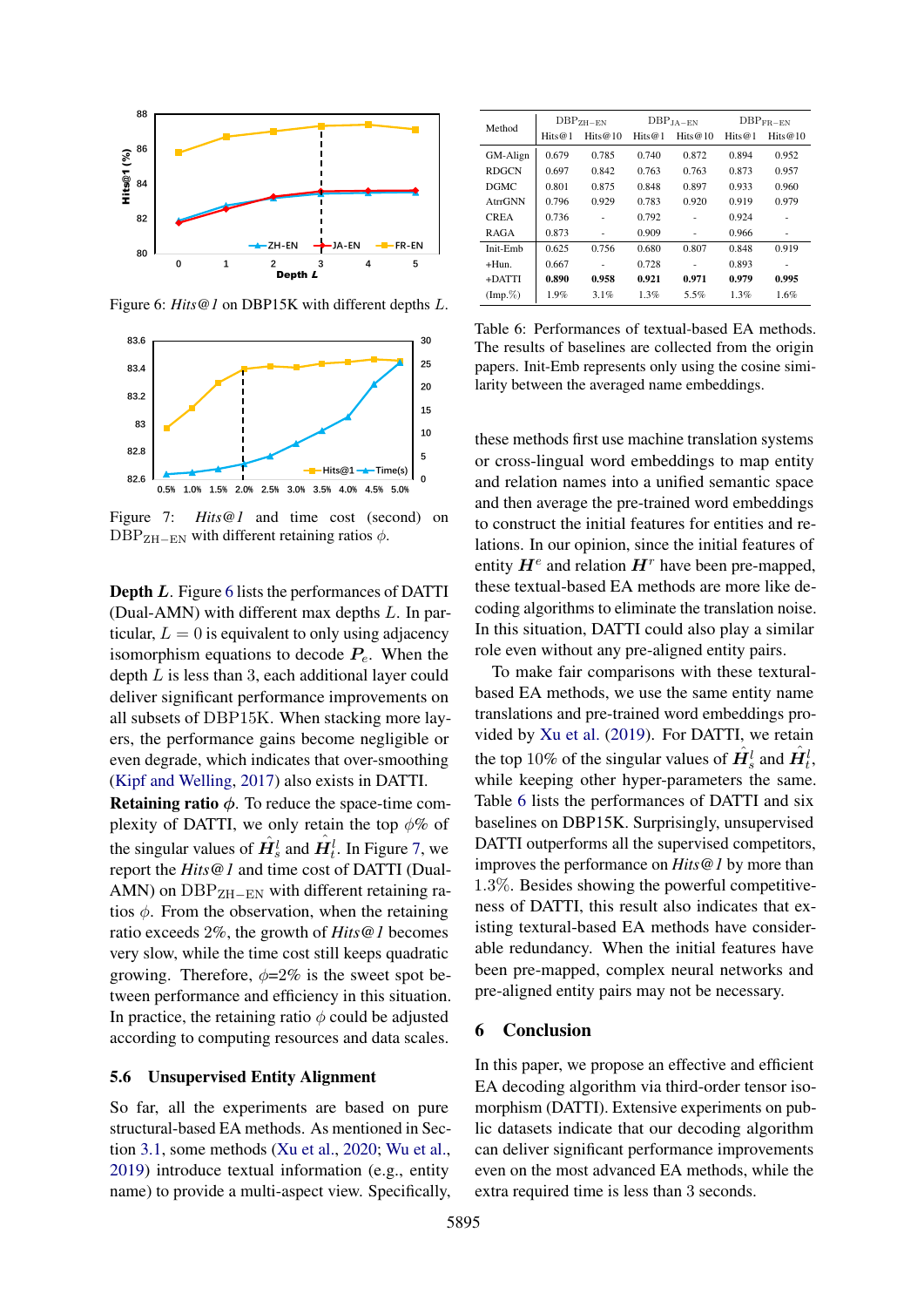## References

- <span id="page-8-13"></span>Martín Abadi, Ashish Agarwal, Paul Barham, Eugene Brevdo, Zhifeng Chen, Craig Citro, Greg S. Corrado, Andy Davis, Jeffrey Dean, Matthieu Devin, Sanjay Ghemawat, Ian Goodfellow, Andrew Harp, Geoffrey Irving, Michael Isard, Yangqing Jia, Rafal Jozefowicz, Lukasz Kaiser, Manjunath Kudlur, Josh Levenberg, Dandelion Mané, Rajat Monga, Sherry Moore, Derek Murray, Chris Olah, Mike Schuster, Jonathon Shlens, Benoit Steiner, Ilya Sutskever, Kunal Talwar, Paul Tucker, Vincent Vanhoucke, Vijay Vasudevan, Fernanda Viégas, Oriol Vinyals, Pete Warden, Martin Wattenberg, Martin Wicke, Yuan Yu, and Xiaoqiang Zheng. 2015. [TensorFlow: Large-scale ma](https://www.tensorflow.org/)[chine learning on heterogeneous systems.](https://www.tensorflow.org/) Software available from tensorflow.org.
- <span id="page-8-2"></span>Antoine Bordes, Nicolas Usunier, Alberto García-Durán, Jason Weston, and Oksana Yakhnenko. 2013. [Translating embeddings for modeling multi](http://papers.nips.cc/paper/5071-translating-embeddings-for-modeling-multi-relational-data)[relational data.](http://papers.nips.cc/paper/5071-translating-embeddings-for-modeling-multi-relational-data) In *Advances in Neural Information Processing Systems 26: 27th Annual Conference on Neural Information Processing Systems 2013. Proceedings of a meeting held December 5-8, 2013, Lake Tahoe, Nevada, United States*, pages 2787–2795.
- <span id="page-8-0"></span>Yixin Cao, Xiang Wang, Xiangnan He, Zikun Hu, and Tat-Seng Chua. 2019. [Unifying knowledge graph](https://doi.org/10.1145/3308558.3313705) [learning and recommendation: Towards a better un](https://doi.org/10.1145/3308558.3313705)[derstanding of user preferences.](https://doi.org/10.1145/3308558.3313705) In *The World Wide Web Conference, WWW 2019, San Francisco, CA, USA, May 13-17, 2019*, pages 151–161.
- <span id="page-8-16"></span>Marco Cuturi. 2013. [Sinkhorn distances: Lightspeed](https://proceedings.neurips.cc/paper/2013/hash/af21d0c97db2e27e13572cbf59eb343d-Abstract.html) [computation of optimal transport.](https://proceedings.neurips.cc/paper/2013/hash/af21d0c97db2e27e13572cbf59eb343d-Abstract.html) In *Advances in Neural Information Processing Systems 26: 27th Annual Conference on Neural Information Processing Systems 2013. Proceedings of a meeting held December 5-8, 2013, Lake Tahoe, Nevada, United States*, pages 2292–2300.
- <span id="page-8-9"></span>Matthias Fey, Jan Eric Lenssen, Christopher Morris, Jonathan Masci, and Nils M. Kriege. 2020. [Deep](https://openreview.net/forum?id=HyeJf1HKvS) [graph matching consensus.](https://openreview.net/forum?id=HyeJf1HKvS) In *8th International Conference on Learning Representations, ICLR 2020, Addis Ababa, Ethiopia, April 26-30, 2020*.
- <span id="page-8-5"></span>Alex Graves, Marcus Liwicki, Santiago Fernández, Roman Bertolami, Horst Bunke, and Jürgen Schmidhuber. 2008. A novel connectionist system for unconstrained handwriting recognition. *IEEE transactions on pattern analysis and machine intelligence*, 31(5):855–868.
- <span id="page-8-4"></span>Lingbing Guo, Zequn Sun, and Wei Hu. 2019. [Learn](http://proceedings.mlr.press/v97/guo19c.html)[ing to exploit long-term relational dependencies in](http://proceedings.mlr.press/v97/guo19c.html) [knowledge graphs.](http://proceedings.mlr.press/v97/guo19c.html) In *Proceedings of the 36th International Conference on Machine Learning, ICML 2019, 9-15 June 2019, Long Beach, California, USA*, pages 2505–2514.
- <span id="page-8-12"></span>Charles R. Harris, K. Jarrod Millman, Stéfan J. van der Walt, Ralf Gommers, Pauli Virtanen, David Cournapeau, Eric Wieser, Julian Taylor, Sebastian Berg,

Nathaniel J. Smith, Robert Kern, Matti Picus, Stephan Hoyer, Marten H. van Kerkwijk, Matthew Brett, Allan Haldane, Jaime Fernández del Río, Mark Wiebe, Pearu Peterson, Pierre Gérard-Marchant, Kevin Sheppard, Tyler Reddy, Warren Weckesser, Hameer Abbasi, Christoph Gohlke, and Travis E. Oliphant. 2020. [Array programming with NumPy.](https://doi.org/10.1038/s41586-020-2649-2) *Nature*, 585(7825):357–362.

- <span id="page-8-7"></span>Hao He, Qian Wang, Zhipeng Yu, Yang Zhao, Jiajun Zhang, and Chengqing Zong. 2021. [Synchronous](https://ojs.aaai.org/index.php/AAAI/article/view/17535) [interactive decoding for multilingual neural machine](https://ojs.aaai.org/index.php/AAAI/article/view/17535) [translation.](https://ojs.aaai.org/index.php/AAAI/article/view/17535) In *Thirty-Fifth AAAI Conference on Artificial Intelligence, AAAI 2021, Thirty-Third Conference on Innovative Applications of Artificial Intelligence, IAAI 2021, The Eleventh Symposium on Educational Advances in Artificial Intelligence, EAAI 2021, Virtual Event, February 2-9, 2021*, pages 12981–12988. AAAI Press.
- <span id="page-8-15"></span>Roy Jonker and A. Volgenant. 1987. [A shortest aug](https://doi.org/10.1007/BF02278710)[menting path algorithm for dense and sparse linear](https://doi.org/10.1007/BF02278710) [assignment problems.](https://doi.org/10.1007/BF02278710) *Computing*, 38(4):325–340.
- <span id="page-8-3"></span>Thomas N. Kipf and Max Welling. 2017. [Semi](https://openreview.net/forum?id=SJU4ayYgl)[supervised classification with graph convolutional](https://openreview.net/forum?id=SJU4ayYgl) [networks.](https://openreview.net/forum?id=SJU4ayYgl) In *5th International Conference on Learning Representations, ICLR 2017, Toulon, France, April 24-26, 2017, Conference Track Proceedings*.
- <span id="page-8-8"></span>Harold W Kuhn. 1955. The hungarian method for the assignment problem. *Naval research logistics quarterly*, 2(1-2):83–97.
- <span id="page-8-14"></span>Eugene L Lawler. 1963. The quadratic assignment problem. *Management science*, 9(4):586–599.
- <span id="page-8-11"></span>Zhiyuan Liu, Yixin Cao, Liangming Pan, Juanzi Li, and Tat-Seng Chua. 2020. [Exploring and evaluating](https://doi.org/10.18653/v1/2020.emnlp-main.515) [attributes, values, and structures for entity alignment.](https://doi.org/10.18653/v1/2020.emnlp-main.515) In *Proceedings of the 2020 Conference on Empirical Methods in Natural Language Processing, EMNLP 2020, Online, November 16-20, 2020*, pages 6355– 6364. Association for Computational Linguistics.
- <span id="page-8-6"></span>Xin Mao, Wenting Wang, Yuanbin Wu, and Man Lan. 2021a. [Boosting the speed of entity alignment 10](https://doi.org/10.1145/3442381.3449897) [×: Dual attention matching network with normalized](https://doi.org/10.1145/3442381.3449897) [hard sample mining.](https://doi.org/10.1145/3442381.3449897) In *WWW '21: The Web Conference 2021, Virtual Event / Ljubljana, Slovenia, April 19-23, 2021*, pages 821–832. ACM / IW3C2.
- <span id="page-8-10"></span>Xin Mao, Wenting Wang, Yuanbin Wu, and Man Lan. 2021b. [From alignment to assignment: Frustrat](http://arxiv.org/abs/2109.02363)[ingly simple unsupervised entity alignment.](http://arxiv.org/abs/2109.02363) *CoRR*, abs/2109.02363.
- <span id="page-8-1"></span>Xin Mao, Wenting Wang, Huimin Xu, Man Lan, and Yuanbin Wu. 2020. [MRAEA: an efficient and robust](https://doi.org/10.1145/3336191.3371804) [entity alignment approach for cross-lingual knowl](https://doi.org/10.1145/3336191.3371804)[edge graph.](https://doi.org/10.1145/3336191.3371804) In *WSDM '20: The Thirteenth ACM International Conference on Web Search and Data Mining, Houston, TX, USA, February 3-7, 2020*, pages 420–428.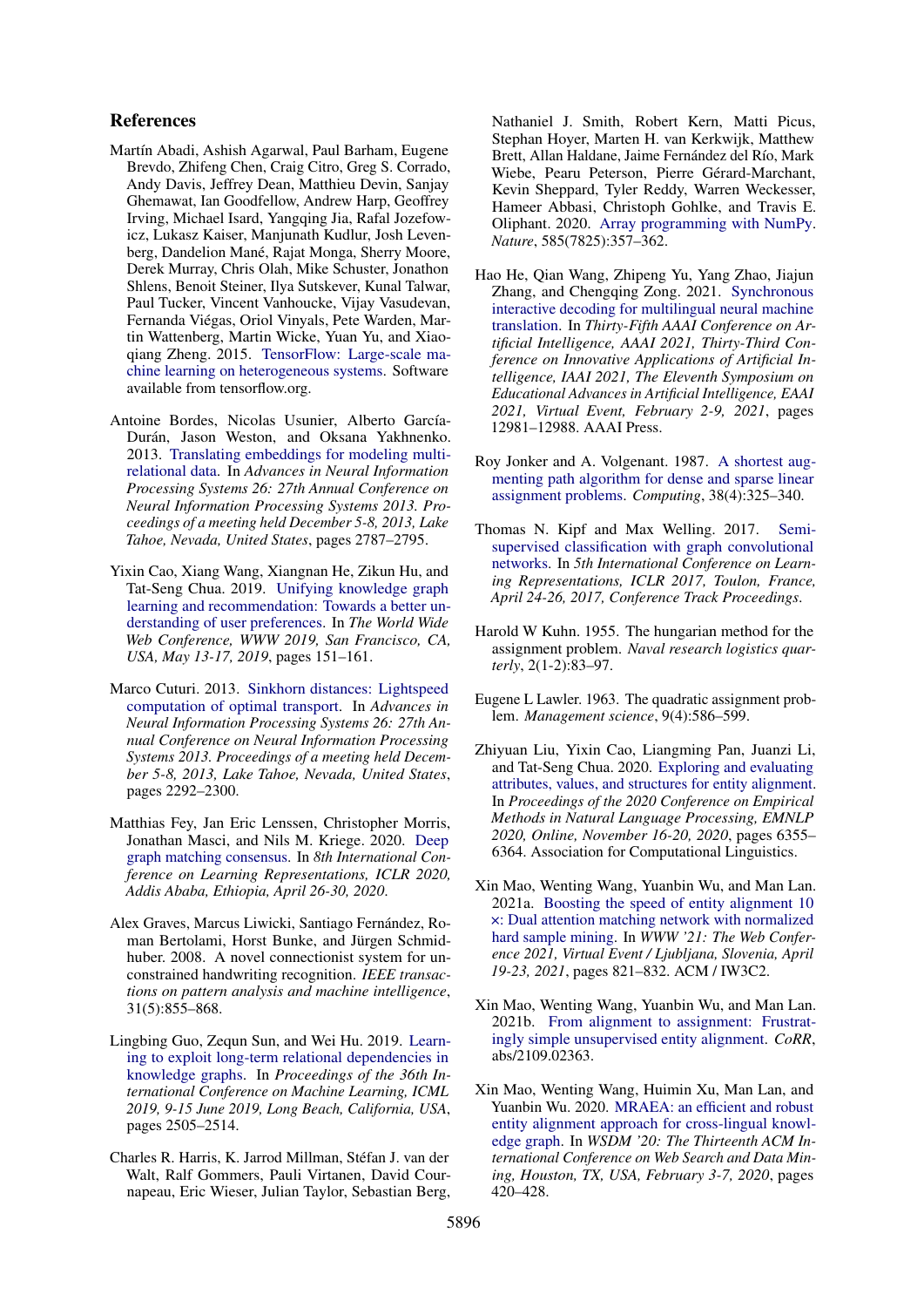- <span id="page-9-16"></span>Gonzalo E. Mena, David Belanger, Scott W. Linderman, and Jasper Snoek. 2018. [Learning latent per](https://openreview.net/forum?id=Byt3oJ-0W)[mutations with gumbel-sinkhorn networks.](https://openreview.net/forum?id=Byt3oJ-0W) In *6th International Conference on Learning Representations, ICLR 2018, Vancouver, BC, Canada, April 30 - May 3, 2018, Conference Track Proceedings*. Open-Review.net.
- <span id="page-9-13"></span>Shichao Pei, Lu Yu, and Xiangliang Zhang. 2019. [Im](https://doi.org/10.24963/ijcai.2019/448)[proving cross-lingual entity alignment via optimal](https://doi.org/10.24963/ijcai.2019/448) [transport.](https://doi.org/10.24963/ijcai.2019/448) In *Proceedings of the Twenty-Eighth International Joint Conference on Artificial Intelligence, IJCAI 2019, Macao, China, August 10-16, 2019*, pages 3231–3237.
- <span id="page-9-5"></span>Tamás Sarlós. 2006. [Improved approximation algo](https://doi.org/10.1109/FOCS.2006.37)[rithms for large matrices via random projections.](https://doi.org/10.1109/FOCS.2006.37) In *47th Annual IEEE Symposium on Foundations of Computer Science (FOCS 2006), 21-24 October 2006, Berkeley, California, USA, Proceedings*, pages 143–152. IEEE Computer Society.
- <span id="page-9-9"></span>Florian Schroff, Dmitry Kalenichenko, and James Philbin. 2015. [Facenet: A unified embedding for](https://doi.org/10.1109/CVPR.2015.7298682) [face recognition and clustering.](https://doi.org/10.1109/CVPR.2015.7298682) In *IEEE Conference on Computer Vision and Pattern Recognition, CVPR 2015, Boston, MA, USA, June 7-12, 2015*, pages 815– 823. IEEE Computer Society.
- <span id="page-9-6"></span>Richard Sinkhorn. 1964. A relationship between arbitrary positive matrices and doubly stochastic matrices. *The annals of mathematical statistics*, 35(2):876– 879.
- <span id="page-9-3"></span>Zequn Sun, Wei Hu, and Chengkai Li. 2017. [Cross](https://doi.org/10.1007/978-3-319-68288-4_37)[lingual entity alignment via joint attribute-preserving](https://doi.org/10.1007/978-3-319-68288-4_37) [embedding.](https://doi.org/10.1007/978-3-319-68288-4_37) In *The Semantic Web - ISWC 2017 - 16th International Semantic Web Conference, Vienna, Austria, October 21-25, 2017, Proceedings, Part I*, volume 10587 of *Lecture Notes in Computer Science*, pages 628–644. Springer.
- <span id="page-9-10"></span>Zequn Sun, Wei Hu, Qingheng Zhang, and Yuzhong Qu. 2018. [Bootstrapping entity alignment with knowl](https://doi.org/10.24963/ijcai.2018/611)[edge graph embedding.](https://doi.org/10.24963/ijcai.2018/611) In *Proceedings of the Twenty-Seventh International Joint Conference on Artificial Intelligence, IJCAI 2018, July 13-19, 2018, Stockholm, Sweden*, pages 4396–4402.
- <span id="page-9-14"></span>Zequn Sun, JiaCheng Huang, Wei Hu, Muchao Chen, Lingbing Guo, and Yuzhong Qu. 2020a. [Transedge:](http://arxiv.org/abs/2004.13579) [Translating relation-contextualized embeddings for](http://arxiv.org/abs/2004.13579) [knowledge graphs.](http://arxiv.org/abs/2004.13579) *CoRR*, abs/2004.13579.
- <span id="page-9-1"></span>Zequn Sun, Chengming Wang, Wei Hu, Muhao Chen, Jian Dai, Wei Zhang, and Yuzhong Qu. 2020b. [Knowledge graph alignment network with gated](https://aaai.org/ojs/index.php/AAAI/article/view/5354) [multi-hop neighborhood aggregation.](https://aaai.org/ojs/index.php/AAAI/article/view/5354) In *The Thirty-Fourth AAAI Conference on Artificial Intelligence, AAAI 2020, The Thirty-Second Innovative Applications of Artificial Intelligence Conference, IAAI 2020, The Tenth AAAI Symposium on Educational Advances in Artificial Intelligence, EAAI 2020, New York, NY, USA, February 7-12, 2020*, pages 222–229.
- <span id="page-9-2"></span>Zequn Sun, Qingheng Zhang, Wei Hu, Chengming Wang, Muhao Chen, Farahnaz Akrami, and Chengkai Li. 2020c. [A benchmarking study of embedding](http://www.vldb.org/pvldb/vol13/p2326-sun.pdf)[based entity alignment for knowledge graphs.](http://www.vldb.org/pvldb/vol13/p2326-sun.pdf) *Proc. VLDB Endow.*, 13(11):2326–2340.
- <span id="page-9-7"></span>Petar Velickovic, Guillem Cucurull, Arantxa Casanova, Adriana Romero, Pietro Liò, and Yoshua Bengio. 2018. [Graph attention networks.](https://openreview.net/forum?id=rJXMpikCZ) In *6th International Conference on Learning Representations, ICLR 2018, Vancouver, BC, Canada, April 30 - May 3, 2018, Conference Track Proceedings*.
- <span id="page-9-0"></span>Zhichun Wang, Qingsong Lv, Xiaohan Lan, and Yu Zhang. 2018. [Cross-lingual knowledge graph](https://doi.org/10.18653/v1/d18-1032) [alignment via graph convolutional networks.](https://doi.org/10.18653/v1/d18-1032) In *Proceedings of the 2018 Conference on Empirical Methods in Natural Language Processing, Brussels, Belgium, October 31 - November 4, 2018*, pages 349– 357.
- <span id="page-9-8"></span>Yuting Wu, Xiao Liu, Yansong Feng, Zheng Wang, Rui Yan, and Dongyan Zhao. 2019. [Relation-aware entity](https://doi.org/10.24963/ijcai.2019/733) [alignment for heterogeneous knowledge graphs.](https://doi.org/10.24963/ijcai.2019/733) In *Proceedings of the Twenty-Eighth International Joint Conference on Artificial Intelligence, IJCAI 2019, Macao, China, August 10-16, 2019*, pages 5278– 5284.
- <span id="page-9-4"></span>Kun Xu, Linfeng Song, Yansong Feng, Yan Song, and Dong Yu. 2020. [Coordinated reasoning for cross](https://aaai.org/ojs/index.php/AAAI/article/view/6476)[lingual knowledge graph alignment.](https://aaai.org/ojs/index.php/AAAI/article/view/6476) In *The Thirty-Fourth AAAI Conference on Artificial Intelligence, AAAI 2020, The Thirty-Second Innovative Applications of Artificial Intelligence Conference, IAAI 2020, The Tenth AAAI Symposium on Educational Advances in Artificial Intelligence, EAAI 2020, New York, NY, USA, February 7-12, 2020*, pages 9354–9361.
- <span id="page-9-11"></span>Kun Xu, Liwei Wang, Mo Yu, Yansong Feng, Yan Song, Zhiguo Wang, and Dong Yu. 2019. [Cross-lingual](https://doi.org/10.18653/v1/p19-1304) [knowledge graph alignment via graph matching neu](https://doi.org/10.18653/v1/p19-1304)[ral network.](https://doi.org/10.18653/v1/p19-1304) In *Proceedings of the 57th Conference of the Association for Computational Linguistics, ACL 2019, Florence, Italy, July 28- August 2, 2019, Volume 1: Long Papers*, pages 3156–3161.
- <span id="page-9-15"></span>Junchi Yan, Xu-Cheng Yin, Weiyao Lin, Cheng Deng, Hongyuan Zha, and Xiaokang Yang. 2016. [A short](https://doi.org/10.1145/2911996.2912035) [survey of recent advances in graph matching.](https://doi.org/10.1145/2911996.2912035) In *Proceedings of the 2016 ACM on International Conference on Multimedia Retrieval, ICMR 2016, New York, New York, USA, June 6-9, 2016*, pages 167–174. ACM.
- <span id="page-9-12"></span>Hsiu-Wei Yang, Yanyan Zou, Peng Shi, Wei Lu, Jimmy Lin, and Xu Sun. 2019. [Aligning cross-lingual enti](https://doi.org/10.18653/v1/D19-1451)[ties with multi-aspect information.](https://doi.org/10.18653/v1/D19-1451) In *Proceedings of the 2019 Conference on Empirical Methods in Natural Language Processing and the 9th International Joint Conference on Natural Language Processing, EMNLP-IJCNLP 2019, Hong Kong, China, November 3-7, 2019*, pages 4430–4440.